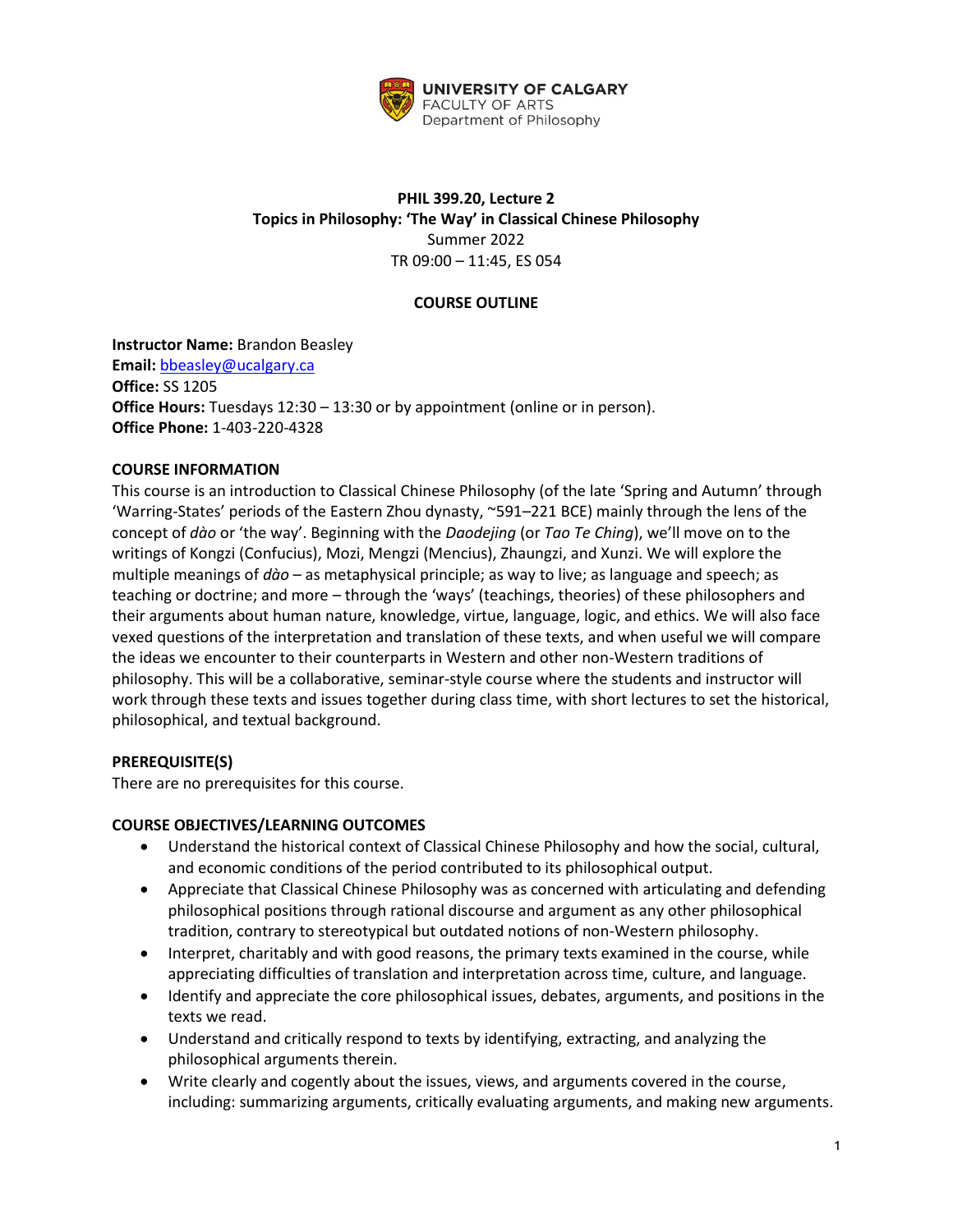### **REQUIRED/RECOMMENDED TEXTBOOKS, READINGS AND MATERIALS**

The following books are required, and will be available at the University Bookstore:

- 1. *Tao Te Ching*, by Lao Tzu, translated with an introduction by D.C. Lau. Penguin Books, 1963. (Part of the "Penguin Classics" series.) **IMPORTANT NOTE:** You **must** get *this version* for the course. The *Daodejing* is, after the Bible, the most translated book in the world, and most translations are not up to scholarly or philosophical standards. We will consult some other translations during the course, but this version will be our touchstone, and is **absolutely required**. Doesn't matter if it's used or new, but it has to be this version, translated by D.C. Lau.
- 2. Readings in Classical Chinese Philosophy 2<sup>nd</sup> edition, eds. P.J. Ivanhoe & B.W. Van Norden. Hackett Publishing, 2005. **Note:** This book contains the majority of the primary source readings for this course. If at all possible, please get a physical copy of the book so you can bring it to class with you.
- 3. *Introduction to Classical Chinese Philosophy*, by B.W. Van Norden. Hackett Publishing, 2011. **Note:** This book is, technically, a "required" textbook for the course. But, if you're looking to economize, it's the least important to have.

The following required readings will be available on D2L:

- 4. Selections from *Images of Women in Chinese Thought and Culture*, ed. Robin R. Wang, Hackett, 2003.
- 5. Other readings as required.

#### **ACADEMIC ACCOMMODATIONS & ACCESSIBILITY**

I want you to do well and succeed in this course, but I know that life happens, and we are still living in a more difficult time than usual. Further, many of you may not yet have much experience taking an inperson course on campus. If you have any concerns about your ability to complete course readings or assignments—these might be personal, health-related (including mental health), family-related (e.g. care-giving), etc.—please email me or see me in office hours, because I am happy to discuss this with you. The sooner I know about these, the earlier we can discuss possible adjustments or alternative arrangements.

Students needing an Accommodation because of a disability or medical condition should communicate this need to Student Accessibility Services in accordance with procedure. Students needing an Accommodation in relation to their coursework based on a protected ground other than disability should communicate this need, preferably in writing, to me.

For further Academic Accommodation information, see below under "Important Departmental, Faculty, and University Information".

#### **COURSE ASSESSMENT AND EVALUATION**

#### **Assessment Components**

Critical Responses: Three (3), worth 10% each, 30% total (1-2 pages) Mid-Term Assignment (essay or written response): 35% End-of-Term Assignment (essay or written response): 35%

If at all possible, please print off and submit your assignments in **hard copy**, in class or in my office hours. If an obstacle to this arises for you, please don't worry—just send me an email or talk to me in class—but **don't** email your assignment or submit it electronically before **talking to me first**! We'll figure out a solution that works.

Writing and the grading thereof is a major factor in the evaluation of student work. However, you have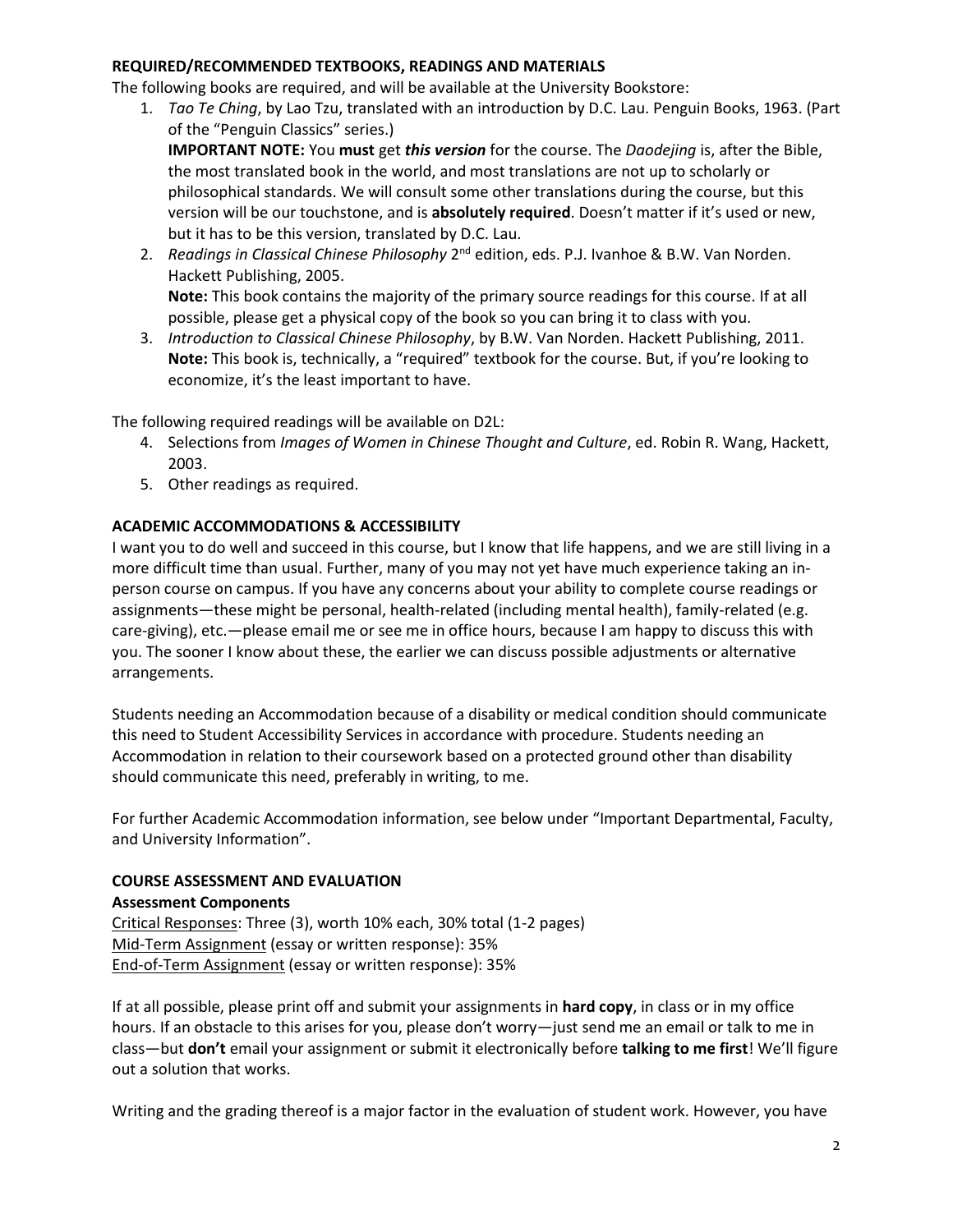some flexibility when it comes to the format of course assignments, so long as you can demonstrate the appropriate knowledge, understanding, and critical thought. I will explain more about this in class.

There will be no in-class mid-term exams nor a registrar-scheduled final exam.

# **Grading Scheme**

Assignments will be graded on a scale from A+ to F per the following standard. I will post a grading rubric on D2L. To weight assignments and calculate the final grade, these letter grades will be converted into the standard 4.0 scale:

| Grade | <b>Grade Point Value</b> | <b>Description</b>                    |
|-------|--------------------------|---------------------------------------|
| A+    | 4.30                     | Outstanding performance.              |
| A     | 4.00                     | Excellent performance.                |
| A-    | 3.70                     | Approaching excellent performance.    |
| $B+$  | 3.30                     | Exceeding good performance.           |
| B     | 3.00                     | Good performance.                     |
| $B -$ | 2.70                     | Approaching good performance.         |
| $C+$  | 2.30                     | Exceeding satisfactory performance.   |
| C     | 2.00                     | Satisfactory performance.             |
| $C-$  | 1.70                     | Approaching satisfactory performance. |
| D+    | 1.30                     | Marginal pass.                        |
| D     | 1.00                     | Minimal pass.                         |
| F     | 0.00                     | Failure. Did not meet requirements.   |
|       |                          |                                       |

The arithmetic used to calculate your final grade will follow this formula: (Each Critical Response) x (0.10) + (Mid-Term Paper) x (0.35) + (Final Paper) x (0.35) = Final Grade

Notwithstanding the above, in cases of a significant, rising trajectory, later work will be weighted more heavily than earlier work.

Note that, per University of Calgary regulations, the highest possible Grade Point Value for your final course grade is 4.0, even if you are awarded an A+. However, should you get an A+ on an individual assignment, I will treat its value as 4.3.

### **Late Assignments**

Every student is entitled to **up to four (4) no-questions-asked grace days** (including Saturdays and Sundays) during the semester, to be used at your discretion. You **do not** need to contact me to use these grace days, but the rules about submission of assignments still apply (i.e., get in touch with me if you're unable to submit a hard copy).

However, **if you use these up, then you must notify me if you will be handing in work late**. If you talk to me about it, we will work something out and there won't be any issue. If you do not, then late assignments will be penalized one grade-step per day, i.e., a B+ assignment handed in one day late would receive a B, or if two days late, a B-, and so on.

# **CLASS POLICIES**

### **Email**

I only check my email between 8am and 5pm Monday-Friday and once on Sundays. However, since I also don't get email notifications on my phone, **feel free to email me at any time**, but please allow for 24-36 hours for me to respond. I may respond more quickly than that sometimes, but don't assume that I will. I well know the odd work hours students sometimes need to put in, so don't worry about emailing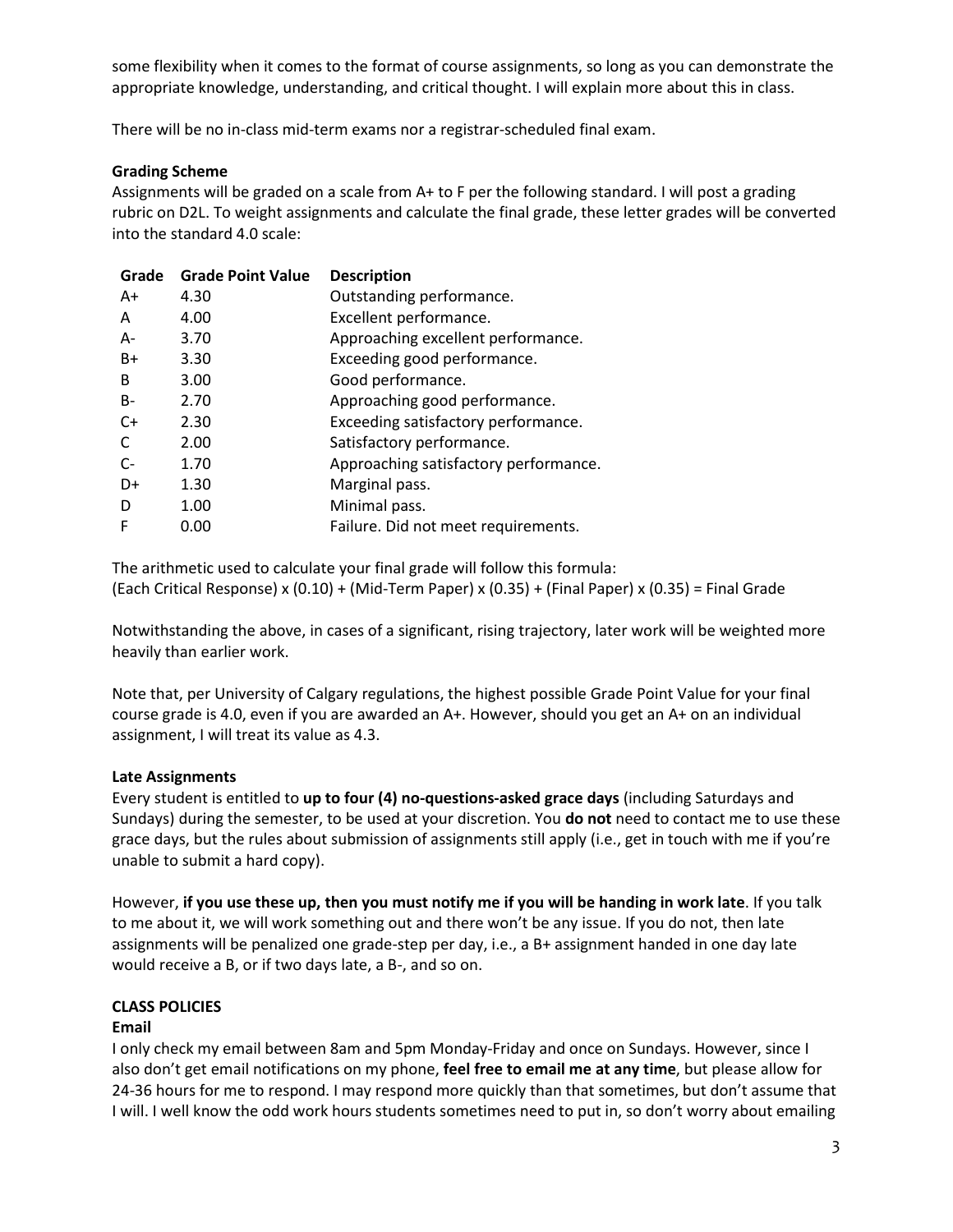me at 2am—just know that I won't see it until later.

### **Electronic Devices**

You are all adults and are best placed to know what you need to do to succeed. Some studies have shown that, for those who are able, avoiding the distraction of devices and taking notes by hand improves learning and course success.<sup>1</sup> However, there are always exceptions to generalizations, and these studies aren't relevant to those with accessibility needs. As such, you should make the choice that works best for you, and I won't assume anything about you based on your use or non-use of technology. However, because a significant part of class involves participation and discussion, I would hope that any devices would not distract you from full participation, nor be a distraction to your classmates. Please be courteous to your classmates and myself, and be aware of how your use of devices might affect them, and me.

Further, **please do not** use such devices to send messages, use social media, or play games during class. It is disrespectful to me and your classmates. You have lots of time to do that outside of class, so for the time we are together, let's all devote ourselves to the consideration of these fascinating philosophical texts!

### **Class Lectures and Discussions**

I will strive to provide an environment that is equitable and conducive to constructive learning and discussion for all students. I ask that we all be respectful of class members and their contributions to the discussion regardless of personal attribute. We should all remember that it is the *argument*, not the person, that is the focus of criticism—something both those advancing an argument and those critiquing it should keep in mind. Together we can explore ideas, try out arguments, disagree respectfully, get confused, dispel confusion, make mistakes, learn from mistakes, and ultimately learn from the philosophers we read and from each other—and hopefully have fun, too! Since this class discusses a particular culture and people, it is very important that we engage each other respectfully. As I said, our focus should be on the propositions, theories, and arguments, not the person or people. Further, we're all human, and prone to make mistakes. Let's approach each other with a 'hermeneutic of magnanimity' and the principle of charity: to assume the best of intentions on the part of others, and to attribute to them the best version of the claim they're making.

### **IMPORTANT DEPARTMENTAL, FACULTY AND UNIVERSITY INFORMATION**

### **Academic Accommodations**

It is the student's responsibility to request academic accommodations according to the University policies and procedures. The student accommodation policy can be found a[t ucalgary.ca/legal](http://www.ucalgary.ca/legal-services/sites/default/files/teams/1/Policies-Student-Accommodation-Policy.pdf)[services/sites/default/files/teams/1/Policies-Student-Accommodation-Policy.pdf.](http://www.ucalgary.ca/legal-services/sites/default/files/teams/1/Policies-Student-Accommodation-Policy.pdf)

Students needing an Accommodation because of a disability or medical condition should communicate this need to Student Accessibility Services in accordance with the Procedure for Accommodations for Students with Disabilities: [ucalgary.ca/legal-services/sites/default/files/teams/1/Policies-](https://www.ucalgary.ca/legal-services/sites/default/files/teams/1/Policies-Accommodation-for-Students-with-Disabilities-Procedure.pdf)[Accommodation-for-Students-with-Disabilities-Procedure.pdf.](https://www.ucalgary.ca/legal-services/sites/default/files/teams/1/Policies-Accommodation-for-Students-with-Disabilities-Procedure.pdf) Students needing an Accommodation in relation to their coursework or to fulfil requirements for a graduate degree, based on a protected ground other than disability, should communicate this need, preferably in writing, to their instructor.

### **Absence or Missed Course Assessments**

Students who are absent from class assessments (tests, participation activities, or other assignments) should inform their instructors as soon as possible. If the reason provided for the absence is acceptable,

<sup>1</sup> Pam A. Mueller & Daniel M. Oppenheimer, The Pen is Mightier than the Keyboard: Advantages of Longhand Over Laptop Note Taking, *Psychological Science* 25: 6 (2014), 1159-1168.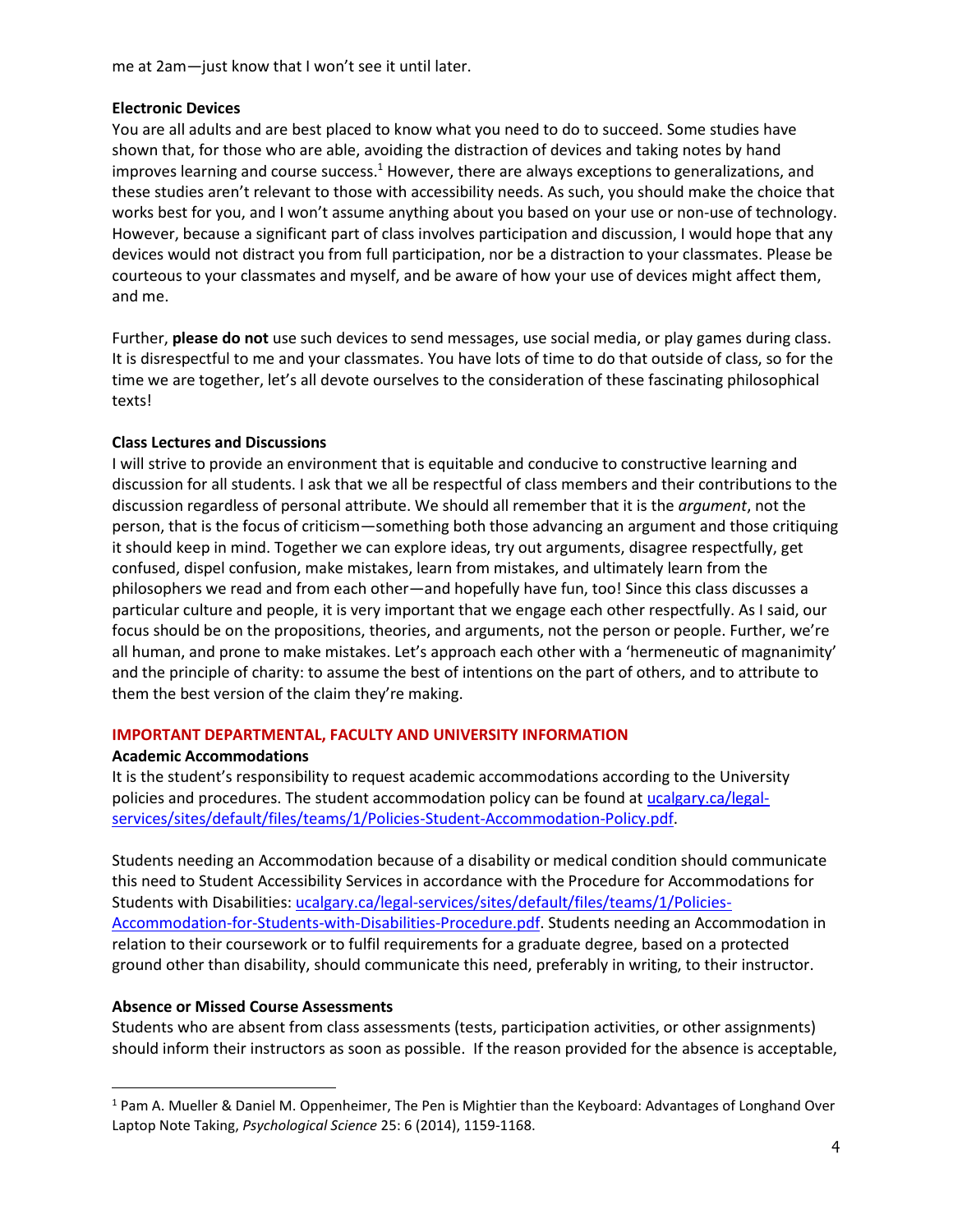instructors may decide that any arrangements made can take forms other than make-up tests or assignments. For example, the weight of a missed grade may be added to another assignment or test.

# **Student Support and Resources**

Full details and information about the following resources can be found a[t](https://www.ucalgary.ca/current-students/student-services)  [ucalgary.ca/current-students/student-services](https://www.ucalgary.ca/current-students/student-services)

- Wellness and Mental Health Resources
- Student Success Centre
- Student Ombuds Office
- Student Union (SU) Information
- Graduate Students' Association (GSA) Information
- Emergency Evacuation/Assembly Points
- Safewalk

### **Academic Advising**

If you are a student in the Faculty of Arts, you can speak to an academic advisor in the Arts Students' Centre about course planning, course selection, registration, program progression and more. Visit the Faculty of Arts website at <https://arts.ucalgary.ca/current-students/undergraduate/academic-advising> for contact details and information regarding common academic concerns.

For questions specific to the philosophy program, please visit [arts.ucalgary.ca/philosophy.](file:///C:/Users/btclarke/AppData/Local/Microsoft/Windows/INetCache/Content.Outlook/Q3DSKIFK/arts.ucalgary.ca/philosophy) Further academic guidance is available by contacting Jeremy Fantl (Undergraduate Program Director [jfantl@ucalgary.ca\)](mailto:jfantl@ucalgary.ca) or David Dick (Honours Adviso[r dgdick@ucalgary.ca\)](mailto:dgdick@ucalgary.ca).

### **Writing Assessment and Support**

The assessment of all written assignments—and, to a lesser extent, written exam responses—is based in part on writing skills. This includes correctness (grammar, punctuation, sentence structure, etc.), as well as general clarity and organization. Research papers must include a thorough and accurate citation of sources. Students are also encouraged to use Writing Support Services for assistance. For more information, and other services offered by the Student Success Centre, please visit [ucalgary.ca/student](https://ucalgary.ca/student-services/student-success)[services/student-success.](https://ucalgary.ca/student-services/student-success)

### **Required Technology**

In order to successfully engage in their learning experiences at the University of Calgary, students taking online, remote, and blended courses are required to have reliable access to the following technology:

- A computer with a supported operating system, as well as the latest security, and malware updates;
- A current and updated web browser;
- Webcam (built-in or external);
- Microphone and speaker (built-in or external), or headset with microphone;
- Current antivirus and/or firewall software enabled;
- Broadband internet connection.

Most current laptops will have a built-in webcam, speaker and microphone.

### **Responsible Use of D2L**

Important information and communication about this course will be posted on D2L (Desire2Learn), UCalgary's online learning management system. Visit https://ucalgary.service-now.com/it for how-to information and technical assistance.